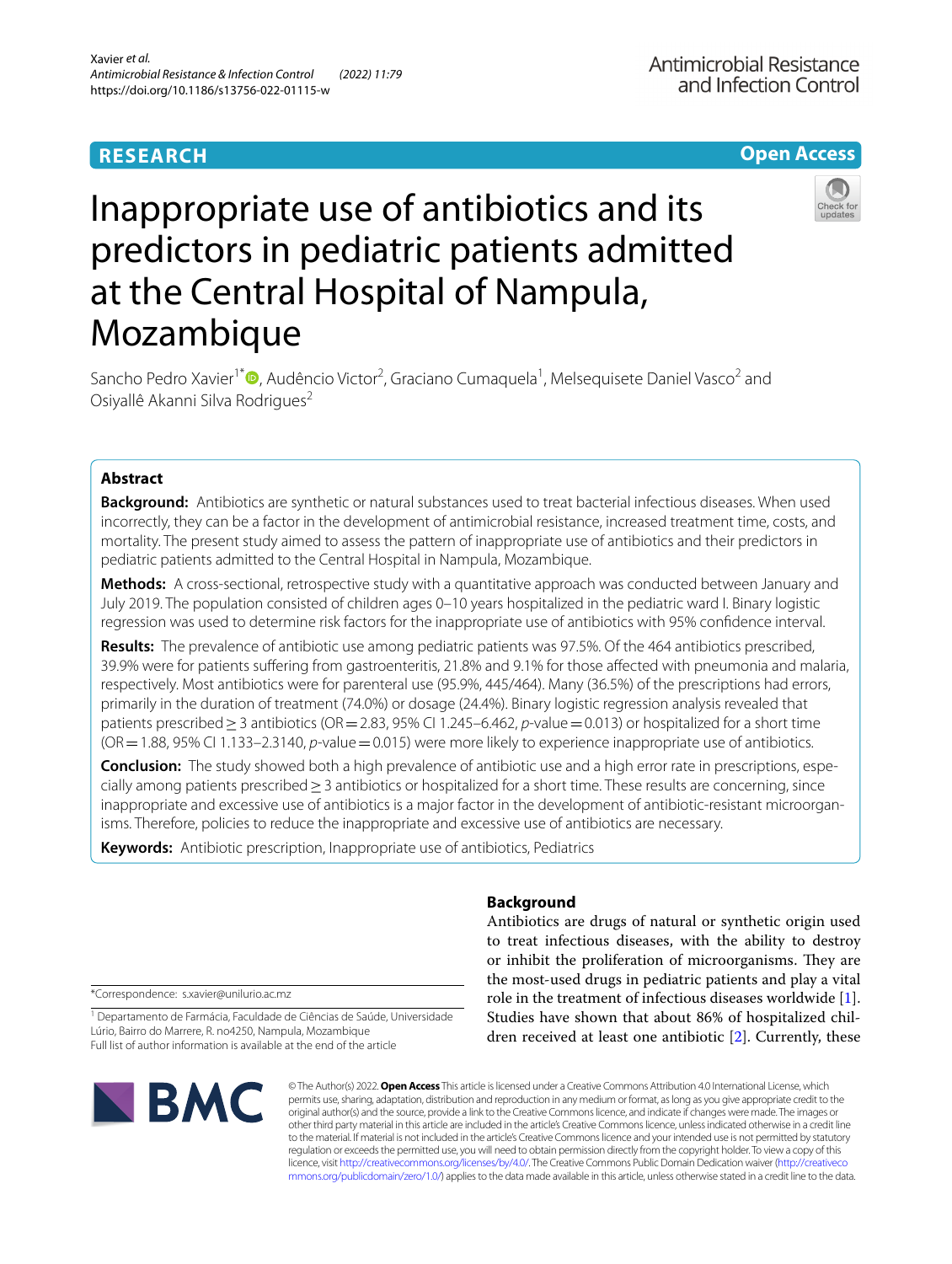drugs are used excessively and inappropriately, resulting in risks to the user, such as inefective treatment and the development of microorganism resistance  $[3]$  $[3]$ . The worldwide excessive use of antibiotics in agriculture and human medicine results in the proliferation and dissemination of a multitude of antibiotic-resistant genes, which is one of the most serious global public health threats [\[4](#page-6-3)]. This practice of excessive and inappropriate use of antibiotics is the main global cause of bacterial resistance [\[3](#page-6-2)]. The inappropriate use of antibiotics includes errors in prescription, administration, dosage and duplication of the same product [[5\]](#page-6-4). Some studies have shown that the percentage of improper use of some antibiotics in hospitals ranges from 20 to 80% [\[6](#page-6-5), [7\]](#page-6-6). Moreover, patients with antibiotic-resistant infections are more likely to experience inefective treatment, recurrent infection, delayed recovery, and even death  $[3]$  $[3]$ . Therefore, about 6.5% of morbidity and mortality in hospitalizations is associated with inappropriate antibiotic prescription [\[8](#page-6-7)]. In the United States and Canada, 30–50% of antibiotics are used incorrectly. Similarly, in some Asian and African nations, 50% of prescribed antibiotics are identifed as inappropriate [[9,](#page-6-8) [10](#page-6-9)]. According to the World Health Organization (WHO), antimicrobial resistance among pathogens responsible for common infections is alarmingly high [[11\]](#page-6-10). In Middle East regions, 90% of hospitalized newborns with sepsis had bacterial resistance to antibiotics [[12\]](#page-6-11). In sub-Saharan Africa, 66% of cases of neonatal sepsis and meningitis are caused by antibiotic-resistant bacteria [[13\]](#page-6-12). A current, high-level report estimates that by 2050, "10 million people will die every year due to antimicrobial resistance (AMR) unless a global response to the problem of AMR is mounted"  $[14]$  $[14]$ . Reducing misuse is essential to reducing not only antibiotic resistance but adverse reactions as well. Therefore, proper prescription is an essential strategy to reduce the inappropriate and excessive use of antibiotics, limiting them to careful application in certain circumstances, in order to prevent the rapid growth of bacterial resistance to antibiotics. Knowledge about the patterns of incorrect use of antibiotics and their risk factors in the pediatric population is vital for the creation of programs, policies, and actions related to the dispensing of these drugs in this population. Thus, the present study aimed to assess the pattern of inappropriate use of antibiotics and their predictors in pediatric patients admitted to the Central Hospital in Nampula, Mozambique.

# **Methods**

# **Study design**

A cross-sectional, retrospective study with a quantitative approach was conducted in patients hospitalized at the Central Hospital of Nampula, Mozambique. Pediatrics I is a ward that treats patients with various pathologies, categorized into gastrointestinal, respiratory, and general diseases. The survey was carried out in the year 2020.

# **Population and sample size**

From January to July 2019, a total of 1745 patients between the ages of 1 and 120 months were hospitalized in that ward. The minimum sample size for the study was 315, estimated through the single population proportion formula. To obtain a representative sample, the simple randomization technique was used, in which each element of the population has an equal chance of being selected to be part of the sample.

# **Data collection**

Data were collected through supervision of the principal investigator. A data collection instrument was used containing the patients' sociodemographic and clinical characteristics and information concerning the antibiotics used during hospital stay. The enumerated record book of patients admitted to the ward was used to obtain the master list of the population for randomization, from which the research participants were selected. When a clinical fle was found to lack information important to the study, such as age, sex, weight, medical diagnosis, outcome, dosage, route of administration, duration of treatment, and length of hospitalization, that participant was excluded and was substituted with a diferent element selected at random. No information was found in all medical records regarding microbiological reasons for prescribing antibiotics for clinical conditions.

# **Study variables**

The proper or improper use of antibiotics was considered the dependent variable and considered as the study outcome variable, in which it was classifed as dichotomous categorial. It was coded using code one (1) for misuse, which is inappropriate antibiotic use, and zero (0) for correct use, which is proper use. The variable of interest was code 1. The independent variables were sex, age, weight, medical diagnosis, outcome (discharge, Abandonment, or death), prescribed antibiotics, dosage, route of administration, duration of treatment, and length of hospitalization; and each was classifed as numerical or categorical. The numerical variables were age, weight, number of antibiotics prescribed and duration of treatment. The categorical variables were sex, medical diagnosis, outcome, dosage, dose, route of administration and length of hospitalization. The age variable was also considered as categorical: infant (28 days–12 months), toddler (1–2 years), preschool (3–5 years), and school  $(6-10 \text{ years})$ . The weight variable was transformed into categorical: <10, 10–18.9, and  $\geq$  19. The dosage was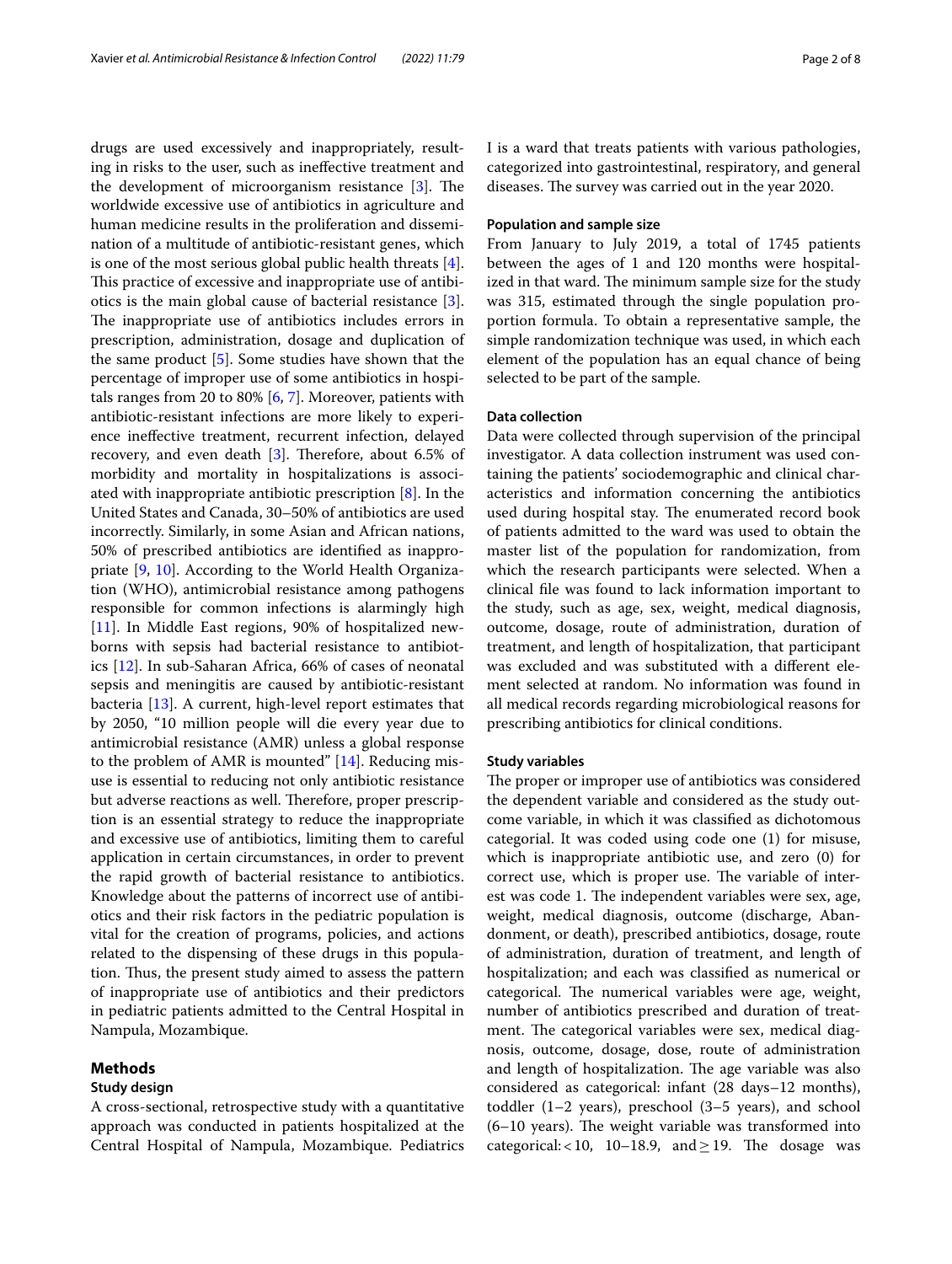categorized into underdose, overdose, and correct dose. Duration of treatment was transformed into categori-cal, according to Table [1](#page-2-0). The variables used to derive the outcome of interest were age; weight; length of hospital stay (short, <5 days; long,  $\geq$  5), which was determined according to Iftikhar et al. [[15](#page-6-14)]; and number of antibiotics prescribed.

# **Determining prescription errors**

The antibiotics were considered appropriately used if the dosage written on the prescription was in accordance with the patient's weight. Antibiotics were considered inappropriately used in fve cases: (1) combination of antibiotics of the same class (duplication); (2) wrong antibiotic selected for the disease; (3) non-recommended

<span id="page-2-0"></span>**Table 1** Demographic and clinical characteristics of pediatric patients hospitalized in the Pediatrics I ward

| <b>Variables</b>                            | $(n=315)$ | $\%$                                            |
|---------------------------------------------|-----------|-------------------------------------------------|
| Sex                                         |           |                                                 |
| Male                                        | 199       | 63.2                                            |
| Female                                      | 116       | 36.8                                            |
| Age                                         |           |                                                 |
| $[1-2 \text{ years}]$                       | 162       | 51.4                                            |
| [28 days-12 months]                         | 74        | 23.5                                            |
| $[3-5 \text{ years}]$                       | 41        | 13.0                                            |
| $[6-10$ years                               | 38        | 12.1                                            |
| Age in months                               |           | $(\text{mean} \pm \text{SD}) = 30.44 \pm 26.07$ |
| Weight (kg)                                 |           |                                                 |
| < 10                                        | 154       | 48.9                                            |
| $10 - 18.9$                                 | 136       | 43.2                                            |
| $\geq$ 19                                   | 25        | 7.9                                             |
| Number of prescribed antibiotics            |           |                                                 |
| 1                                           | 187       | 60.9                                            |
| 2                                           | 90        | 29.3                                            |
| $\geq$ 3                                    | 30        | 9.7                                             |
| Length of hospitalization (days)            |           |                                                 |
| Short [average $=$ 2.85, range<br>$0 - 4$ ] | 194       | 61.6                                            |
| Long [average = 8.99, range<br>$5 - 39$ ]   | 121       | 38.4                                            |
| Duration of antibiotic therapy<br>(days)    |           |                                                 |
| $0 - 5$                                     | 382       | 82.3                                            |
| $6 - 8$                                     | 40        | 8.6                                             |
| $9 - 14$                                    | 22        | 4.7                                             |
| $\geq$ 15                                   | 20        | 4.3                                             |
| Outcome                                     |           |                                                 |
| Discharge                                   | 301       | 95.6                                            |
| Abandonment                                 | 8         | 2.5                                             |
| Death                                       | 6         | 1.9                                             |

route of administration; (4) wrong duration of antibiotic use; and (5) dosage error, in which the prescribed dose was higher or lower and short or long duration of treatment than recommended by international guidelines and databases. The dosage error was determined after assessing the 10% deviation from the lower and upper limits of normal dosing range. Prescription doses with an error above 10% were considered overdoses, while prescribed doses below 10% were considered underdoses. References used were the WHO guidelines [[16](#page-6-15)], British National Formulary for Children (BNFC) September 2019–2020, and National Institute for Health and Care Excellence (NICE) [\[17,](#page-6-16) [18\]](#page-6-17). These references were used because of the wide details on dose, dosage, duration of treatment and indication.

# **Data analysis**

Data were entered into SPSS 25.0 software for cleaning and analysis. Microsoft Excel was used for graphic creation. Descriptive statistics was applied to the sociodemographic, clinical data and information of antibiotics used in terms of frequencies and proportions, measures of central tendency (mean, median, minimum and maximum values) and dispersion (standard deviation). The multivariate logistic regression model was applied to identify the predictor variables for inappropriate antibiotic use after selecting the variables for the model, thus, the Odds Ratio (OR) was applied to determine the likelihood of inappropriate use of antibiotics occurring with 95% confidence interval (CI) and *p*-value < 0.05 for statistically signifcant diferences between the independent variables with the outcome of interest. To verify that the regression model was generalizable and the correlation levels appropriate, the multicollinearity analysis between the independent variables was performed.

# **Results**

# **Demographic and clinical features of patients**

Of the 315 pediatric patients selected for the study, 63.2% were male. The majority  $(162; 51.4%)$  were between 1 and 3 years of age. The mean age in months was 30.44  $(SD \pm 26.07)$  and the median was 21, with 5 months as the minimum age and 120 months the maximum. Nearly half of the pediatric patients (48.9%) weighed less than 10 kg. As to the length of hospital stay (in days), 61.6% had a short hospital stay, with an average of 2.85 days; and 39.4% had a long hospital stay, with an average of 8.99 days (Table [1](#page-2-0)).

# **Description of used antibiotics**

Of the 315 pediatric hospitalized patients, 307 were prescribed antibiotics. A total of 464 prescriptions of antibiotics were made. The prevalence of antibiotic use during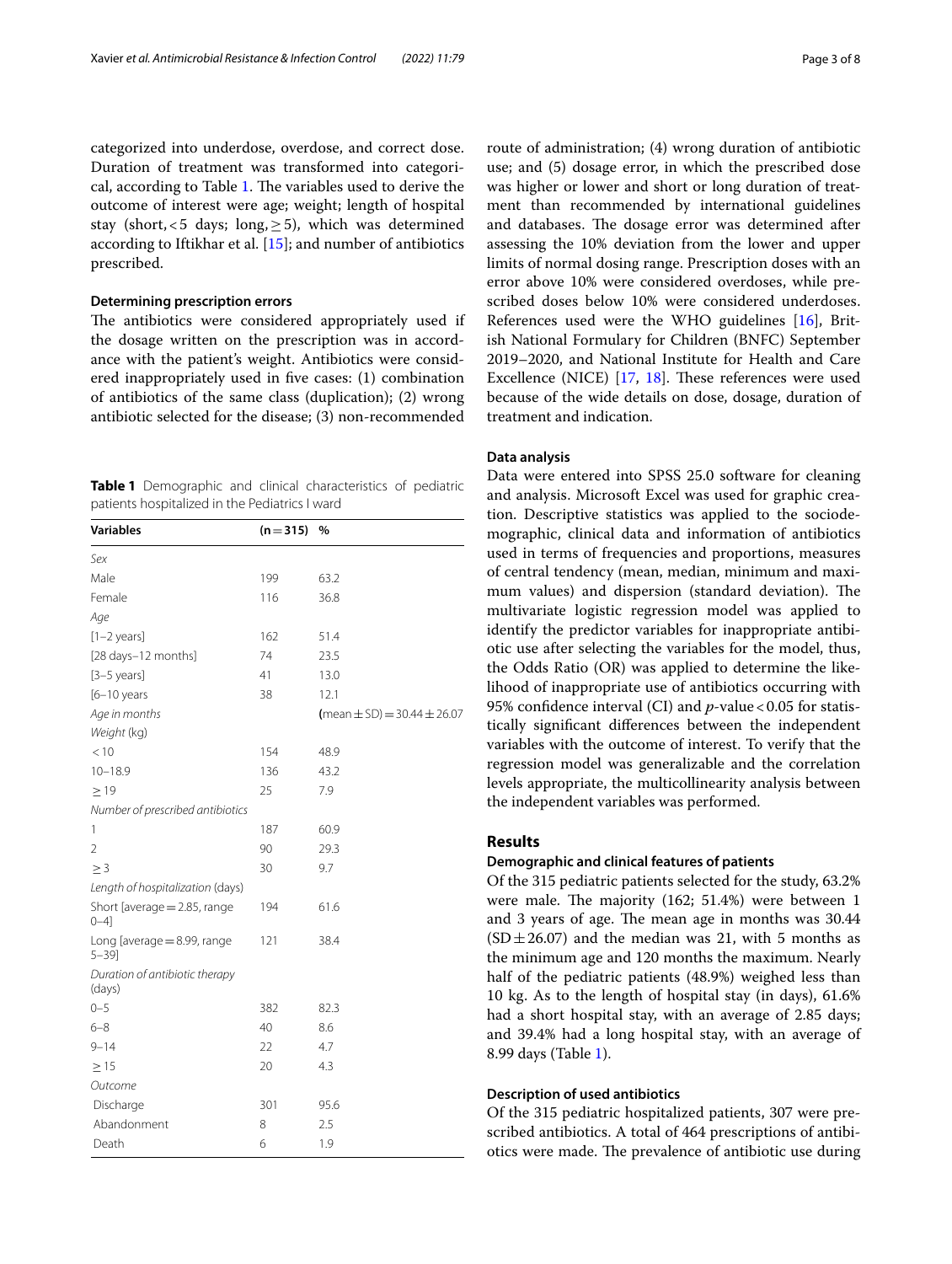the study period was 97.5% (307/315). Many antibiotics (39.9%) were prescribed for patients sufering from gastroenteritis, 21.8% for those with pneumonia, and 9.1% for patients afected with malaria (Table [2\)](#page-3-0). Most antibiotics prescribed (443/464; 95.5%) were for parenteral use, followed by oral use (19; 4.1%). As for oral antibiotics, 84.2% (16/19) were in suspension form and 15.8% (3/19) tablets.

Figure [1](#page-4-0) shows that the most-used antibiotics were crystalline penicillin (155/464, 33.4%), ceftriaxone (95/464, 20.5%), co-trimoxazole (86/464, 18.5%), gentamicin (52/464, 11.2%), and ampicillin (43/464, 9.3%).

# **Description of antibiotic use errors**

A total of 36.5% (112/307) of antibiotic prescriptions had errors; thus, 34.9% (162/464) of individual antibiotics were incorrectly prescribed. 57.1% (64/112) of prescriptions had one error, while 24.1% (27/112), 8.0% (9/112), and 10.7% (12/112) had respectively two, three, and four errors. An error rate of 100% was detected in patients suffering from hydrocephalitis (6/6), meningo encephalitis (5/5), haemangioma (3/3) and pharyngitis (3/3), with the next highest rates in sepsis (63%; 10/16), pharygotonsillitis  $(57\%; 4/7)$  and typhoid fever  $(55\%; 6/11)$ . The errors found were duration of treatment (74.1%; 143/193), dosage (24.4%; 47/193), and duplication of therapy (1.6%; 3/193). Dosage errors were 53.2% (25/47) overdoses and 46.8% (22/47) were underdoses, while duration errors were 76.2% (109/143) too short and 23.8% (34/143) too long.

# **Analysis to determine risk factors for inappropriate use of antibiotics**

Binary logistic regression was applied to verify whether age, weight, number of antibiotics, and length of hospital stay predict inappropriate use of antibiotics. The regression model containing age, number of antibiotics, and length of hospital stay was significant  $(X2 (1)=15.005;$  $p$ <0.020; R2 Cox & Snell=0.48). The chance of antibiotics being used inappropriately was almost three times greater in pediatric patients with a prescription of ≥ 3 antibiotics (OR = 2.83, 95% CI 1.245–6.462,  $p$ -value = 0.013), a nearly 200% increase in relation to patients prescribed only one antibiotic. In patients hospitalized for a short time, the chance of antibiotics being used inappropriately was 1.8 times higher  $(OR=1.88,$ 95% CI 1.133–3.140, *p*-value=0.015), a 100% increase in odds compared to patients hospitalized for a long period (Table [3\)](#page-4-1).

# **Discussion**

Antibiotics are the most commonly prescribed type of drug, and their use in the pediatric population is a huge concern in some countries. Today, antibiotic resistance is one of the most serious public health problems that has arisen from excessive and inappropriate antibiotic use in both humans and animals [[19](#page-6-18)].

Studies have shown that antibiotics are overused among pediatric patients. The 97.5% prevalence rate discovered in the present study converges with rates found by Abubakar in a hospital in Nigeria (80.1%) and by Monteiro LGS et al. in two hospitals (Central and General) in Maputo (97.6%) [[20](#page-6-19), [21](#page-6-20)]. Lower prevalence (43.5%) was found by Wai et al., in a tertiary hospital in Malaysia [[22\]](#page-6-21). All these antibiotic prescription rates are alarmingly higher than the WHO-recommended frequency of 20.0–26.8% in hospitals [[23\]](#page-6-22), possibly because the health systems in these countries lack resources for more appropriate medications. The danger is that when antibiotics are used unnecessarily and excessively, they provide

<span id="page-3-0"></span>**Table 2** Distribution of the antibiotic prescriptions by diagnosis among patients

| Diagnosis (ICD-10)          | $(n = 464)$ | $\%$ | Diagnosis (ICD-10)        | n              | $\%$ |
|-----------------------------|-------------|------|---------------------------|----------------|------|
| Gastroenteritis (A09, K52)  | 185         | 39.9 | Epilepsy (G40.0)          | 6              | 1.3  |
| Bronchopneumonia (J18.0)    | 101         | 21.8 | Meningoencephalitis (G04) | 5              | 1.1  |
| Malaria (B50)               | 42          | 9.1  | Pyoderma (L0.80)          | 4              | 0.9  |
| Febrile convulsions (R59.0) | 34          | 7.3  | Cerebral palsy (G80)      | $\overline{4}$ | 0.9  |
| Sepsis (A41.9)              | 16          | 3.4  | Heart disease (125-169)   | $\overline{4}$ | 0.9  |
| Anemia (D53)                | 12          | 2.6  | Haemangioma (T18)         | 3              | 0.6  |
| Typhoid fever (A01.))       | 11          | 2.4  | Neoplasm (D36, C80.9)     |                | 0.4  |
| Asthma (J46)                |             | 1.5  | Injury (T14.9)            |                | 0.4  |
| Hydrocephalitis (G90)       | 6           | 1.3  | Allergy (T78.4)           |                | 0.4  |
| Pharyngotonsillitis (J06.8) |             | 1.5  | Pains (R52)               |                | 0.2  |
| Pharyngitis (J02, J31.2)    | ੨           | 0.6  | Splenomegaly (R16, B54)   |                | 0.2  |
| Tonsillitis (J03)           |             | 0.4  | Laryngitis (J04, J37)     |                | 0.2  |
| Dermatitis (L20-L30)        |             | 0.4  | <b>Burn (T29)</b>         |                | 0.2  |
|                             |             |      |                           |                |      |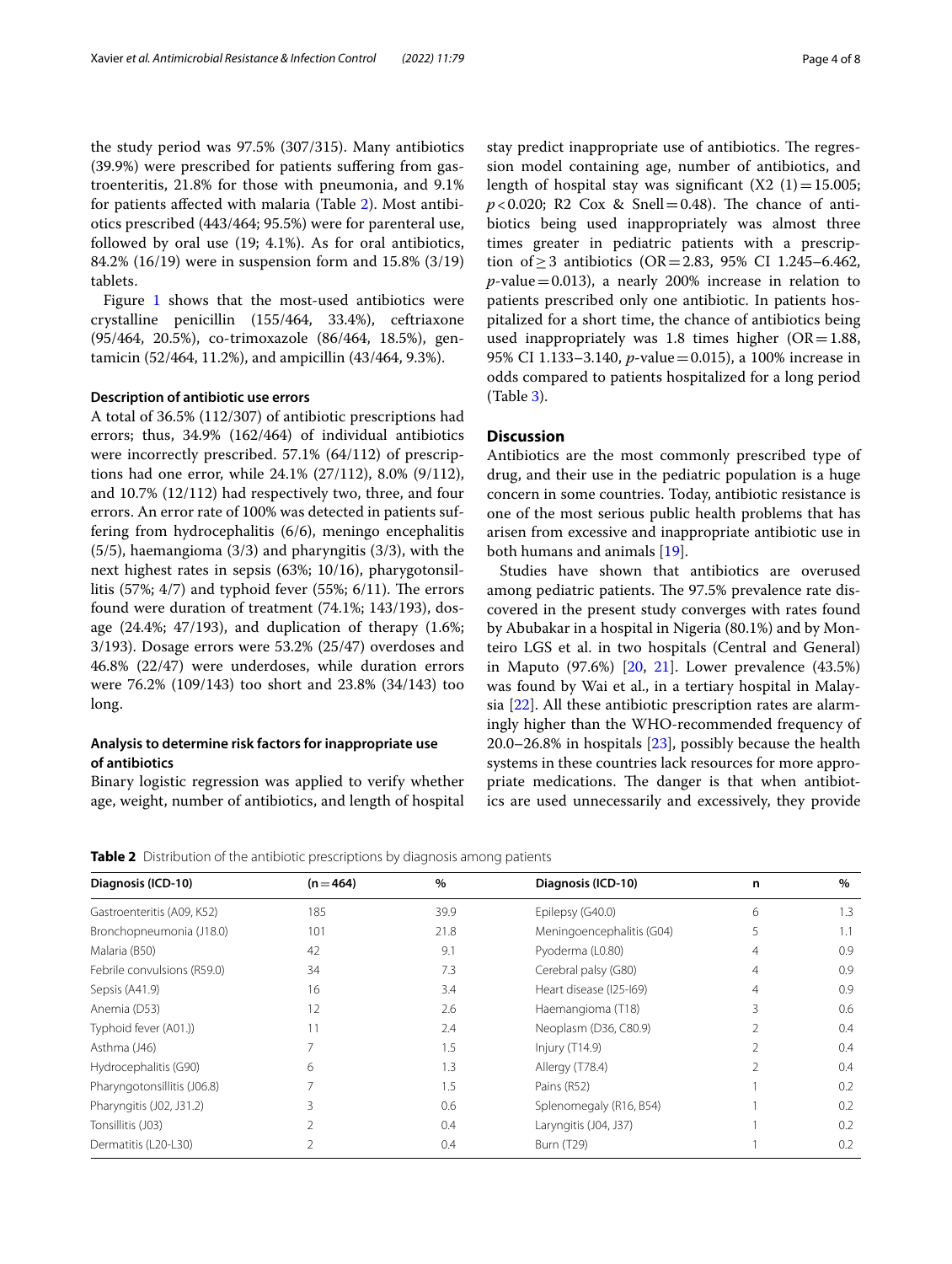

<span id="page-4-0"></span>Gentamicin (inj.), Ampicillin (inj.), Metronidazole (both inj. and oral), Nystatin (oral), Azithromycin (both inj. and oral), Vancomycin (inj.), Ciprofoxacin (both inj. and oral) and Tetracycline (unguentum)

<span id="page-4-1"></span>**Table 3** Determination of risk factors for inappropriate use of antibiotics

| Variables                                    | <b>Clinical predictors</b> | OR   | (95% CI)        | p value  |
|----------------------------------------------|----------------------------|------|-----------------|----------|
| Age                                          | $1-2$ years                |      |                 |          |
|                                              | 28 days-12 months          | 0.75 | 0.382-1.482     | 0.410    |
|                                              | 3-5 years                  | 1.16 | $0.526 - 2.574$ | 0.708    |
|                                              | 6-10 years                 | 1.20 | 0.432-3.332     | 0.728    |
| Weight (kg)                                  | < 10                       |      |                 |          |
|                                              | $10 - 18.9$                | 0.96 | $0.518 - 1.813$ | 0.921    |
|                                              | >19                        | 1.70 | 0.466-6.216     | 0.421    |
| Number of<br>antibiotics per<br>prescription | 1                          |      |                 |          |
|                                              | $\overline{\phantom{a}}$   | 1.40 | 0.819-2.406     | 0.217    |
|                                              | $>$ 3                      | 2.83 | 1.245-6.462     | $0.013*$ |
| Hospitalization<br>time (days)               | Short $(< 4)$              | 1.88 | 1.133-3.140     | $0.015*$ |
|                                              | Long ( $\geq$ 5)           |      |                 |          |

\* Shown to have statistical signifcance with *p*-value less than or equal to 0.05 (95% CI)

a means for the development of antibiotic-resistant microorganisms, which can lead to inefective treatment, recurring infections, increased treatment costs, or even mortality. In the present study, gastroenteritis (39.9%), pneumonia (21.8%), and malaria (9.1%) were the diagnoses for which antibiotics were most commonly prescribed. Chaw et al., in their research, similarly evidenced that antibiotics were prescribed to pediatric inpatients at a Gambian hospital most frequently for pneumonia

 $(37.1\%)$ , followed by sepsis  $(14.1\%)$  [[24\]](#page-6-23). Monteiro LGS et al., identifed that antibiotics were prescribed for 100% of patients sufering from pneumonia, fevers, sepsis, and gastroenteritis, and for 97.8% of patients sufering from malaria  $[21]$ . The present study observed that crystallized penicillin (33.4%), ceftriaxone (20.5%), cotrimoxazole (18.5%), and gentamicin (11.2%) were the most-used antibiotics. Muslim and Meinisasti found a divergent rates of gentamicin (34.9%) and ampicillin (34.3%) [[25](#page-6-24)]. Labi et al., found a higher rate of use of ceftriaxone (80.5%), followed by of gentamicin (76.5%), while Chaw et al. identifed ampicillin (19.5%), followed by gentamicin (14.5%) and ceftriaxone (12.8%) as the most common antibiotics used  $[26, 27]$  $[26, 27]$  $[26, 27]$  $[26, 27]$ . The present research reveals that parenteral antibiotics represent the most-used (95.5%) dosage form. Labi et al. found a convergent rate of  $83.5\%$  [\[27](#page-6-26)]. Monteiro LGS et al. also found that the most-used antibiotics were parenteral, but with a much lower frequency (52.9%) [[21\]](#page-6-20), while Mgbahurike et al. observed a very high rate of oral antibiotics  $(86.3%)$   $[28]$  $[28]$ . This high use of parenteral antibiotics found in the present study is far above the WHO-recommended frequency of 13.4–24.1% injectable [\[23\]](#page-6-22), and may be due to the age of the patients and the severity of their illnesses. Also, this may be due resource-poor setting (shortage of routine microbiological cultures, lack of workers, equipment and fnancial resources) which may result in empirical use and poor availability of antibiotics [[29](#page-7-0), [30\]](#page-7-1).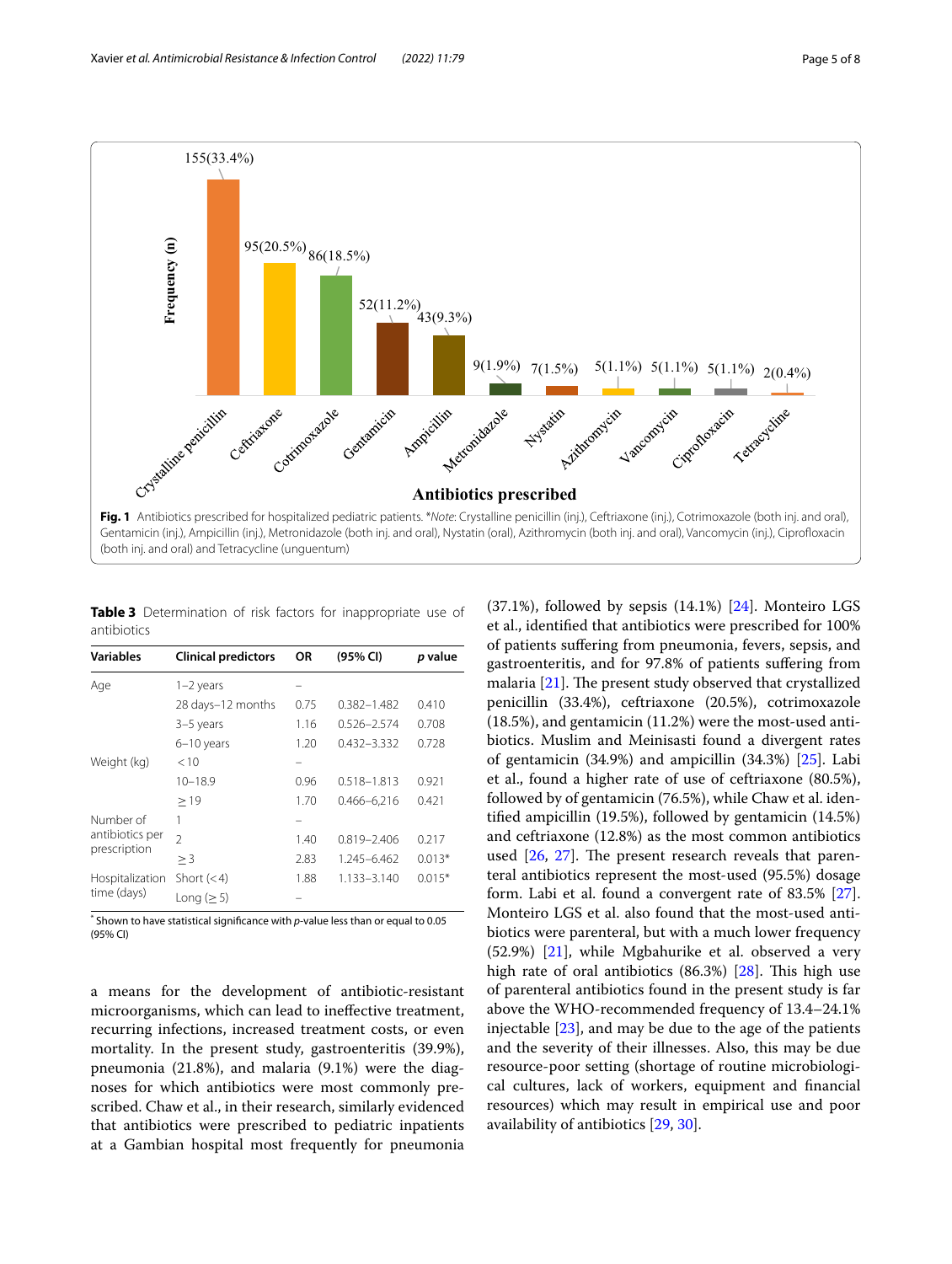As to the nature of the errors, the present research observed 36.5% of medical prescriptions containing errors, with a total of 34/9% of antibiotics being improper prescribed. Iftikhar et al. [\[15](#page-6-14)], and Denny et al. [[31](#page-7-2)], observed convergent rates of 40.8% and 22.9% improper prescriptions, respectively. A survey by Santander et al. found a similar rate of 51.9% of improper medical prescriptions [[32](#page-7-3)], while Okello et al. found a rate of 68.4% [\[33](#page-7-4)]. In the present research, 57.1%, 24.1%, 10.7%, and 8.0% of the prescriptions presented one, two, four, and three errors, respectively. Iftikhar et al. found that 47.2% of prescriptions had one error, while 21.7% and 30.9% respectively had two and three or more errors [[15](#page-6-14)]. Most of the errors detected in the present research were related to dosage (24.4%) and duration of treatment (74.1%). Fekadu et al. also observed dosage (underdose $=27.1\%$ , overdose $=7.03\%$ ), frequency  $(low = 20.54\%, high = 3.78\%)$ , and duration of use (short duration=13.51%, prolonged=0.54%) were the most common errors [\[34](#page-7-5)]. Oguz et al. found that 55.69% of antibiotics had errors, including frequency, (25.88%), route of administration (16.08%), and dosage (2.67%) [[35\]](#page-7-6). These results are alarming, since the inappropriate use of these drugs constitutes the primary means for the emergence, growth, and dissemination of resistant microorganisms. The widespread inappropriate use of antibiotics may be due to carelessness or poor judgment of prescribers regarding the proper prescription of these drugs, considering their guidelines and patient characteristics. Also, this may be due to the use of antibiotics empirically and low availability of antibiotics in hospitals [[30\]](#page-7-1).

As to risk factors for the inappropriate use of antibiotics, the study showed that patients prescribed  $\geq$  3 antibiotics are more likely (about 3 times more) to have some inappropriate use of antibiotics than those prescribed only one antibiotic, and that patients with a short hospital stay have about twice the chance of experiencing some inappropriate use of antibiotics than those who stayed $\geq$ 5 days. Iftikhar et al. similarly found that prescribing three or more antibiotics  $(OR=1.7, 95\% \text{ CI})$ 1.1–2.1, *p*-value = 0.020) is a risk factor for inappropriate antibiotic use compared to patients prescribed one antibiotic; but in contrast to the present study, those authors found that a long hospital stay ( $OR = 12.5$ , 95% CI 10.1–17.6,  $p$ -value < 0.001) constitutes a risk factor for experiencing some incorrect use of antibiotics [[15\]](#page-6-14). Prescribers may recommend three or more antibiotics due to uncertainty of whether an infection is viral or bacterial or due to non-compliance with guidelines for antibiotic prescription. Meanwhile, pressure exerted on physicians by family members and guardians of pediatric patients may be a reason for their short hospital stay. Because inappropriate antibiotic use is a major factor in the development of resistant microorganisms, age-sensitive interventions are necessary to reduce their use in pediatrics. These policies governing the selection of the best therapeutic regimen, dose, duration of treatment, and route of administration would improve clinical outcomes from antibiotic use, reduce adverse efects such as toxicity, reduce costs, and limit the development of resistant microorganisms.

Limitations to the current study include a lack of some clinical data regarding the patients' discharge, whether it was due to a clinical improvement or to continue the therapy in an ambulatory care. Nevertheless, most patients were discharged due to clinical improvement.

# **Conclusion**

Antibiotic use among hospitalized pediatric patients was highly prevalent. Many prescriptions were inappropriate, with dosage and duration of treatment as the most frequent errors. Patients who were prescribed with three or more antibiotics per prescription, and had short Hospitalization time were more likely to experience prescribing errors. These results are concerning, as overuse and inappropriate use of antibiotics are major factors in the development of antibiotic-resistant microorganisms. Prioritizing the design and development of new antibacterial agents is not a good strategy to solve this worldwide health crisis; instead, the creation or improvement of policies, programs, and methods for the use of existing drugs must be the priority. Multiple interventions, such as lectures and poster distributions, are essential for educating both health professionals and the general public about the appropriate use of antibiotics. Institutions must also have up-to-date, internal forms and guidelines on the most commonly used antibiotics, to assist in decision-making on antibiotic use according to the needs of each individual patient.

#### **Abbreviations**

AMR: Antimicrobial resistance; BNF: British National Formulary; CI: Confdence interval; IBM: International Business Machines Corporation; NICE: National Institute for Health and Care Excellence; OR: Odds ratio; SPSS: Statistical Package for the Social Sciences; SD: Standard deviation; WHO: World Health Organization.

## **Acknowledgements**

The authors thank the pharmacy department of the Universidade Lúrio, Faculdade de Ciências de Saúde for approving this research project. They thank the scientifc management of the Central Hospital of Nampula and Pediatrics Ward I for approving and authorizing the use of data from clinical fles and medical prescriptions. They thank their classmates Ananias Diogo and Manuel Ofumane for their help in data collection. The authors thank Hannah Malone for her thorough revision of the language and grammar to improve readability of the manuscript.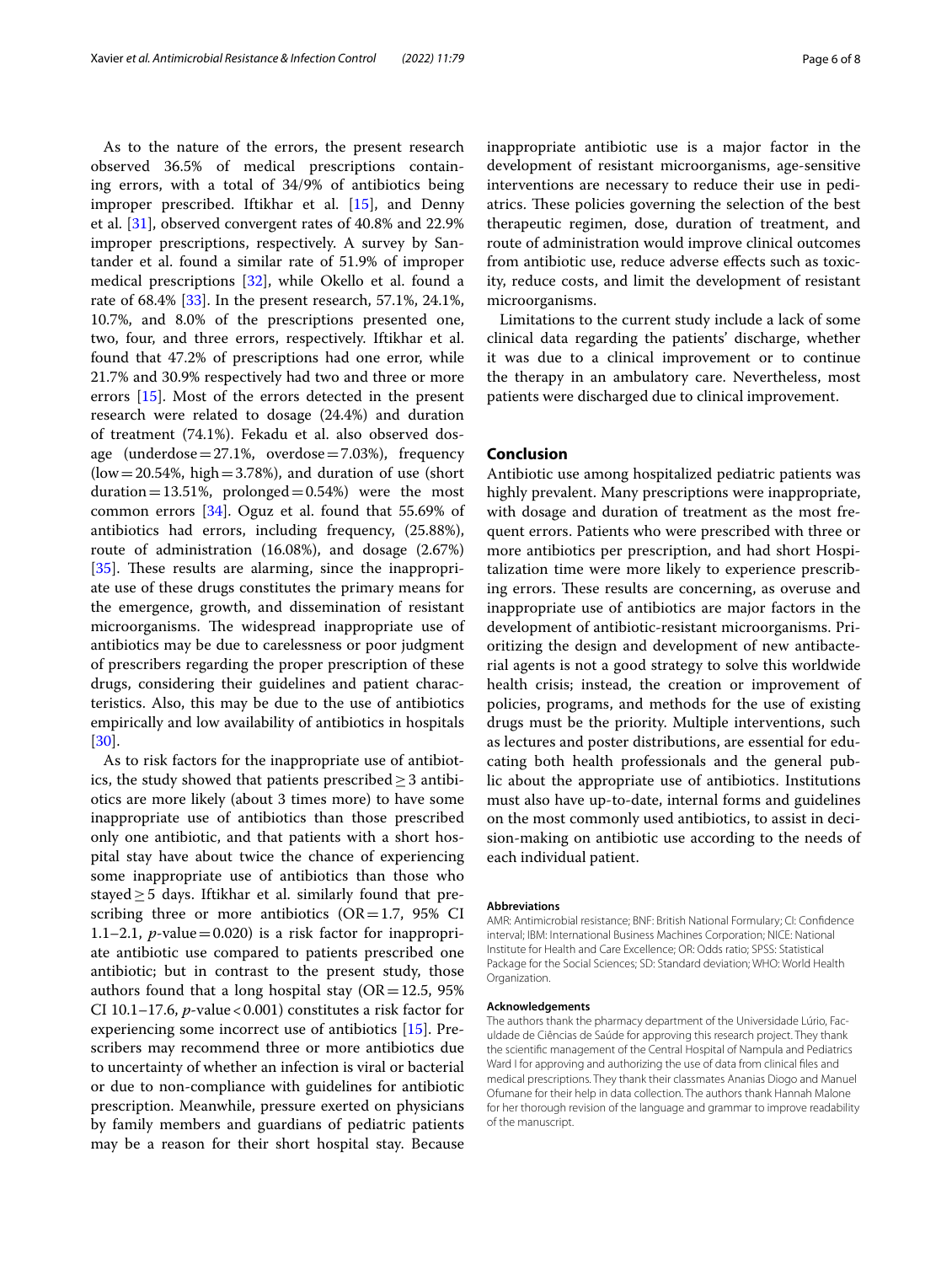# **Author contributions**

All authors were involved in the conceptualization of the study and in the review and submission of the manuscript. SX and GC were involved in the data collection, database creation, and data releases; OSA, AV and MD in original manuscript revision in Portuguese and were involved in the translation of the manuscript into English; and SX and AV in the data analysis and interpretation. All authors read and approved the fnal manuscript.

# **Funding**

This research did not receive any specifc grant from funding agencies in the public, commercial, or nonproft sectors.

#### **Availability of data and materials**

The datasets used and/or analyzed during the current study are available from the corresponding author on reasonable request.

# **Declarations**

#### **Ethics approval and consent to participate**

This research was approved by the Scientifc Committee of Universidade Lúrio, Faculdade de Ciências de Saude, Central Hospital of Nampula and Pediatrics Ward I, where the data were collected. Approval was obtained before the research was conducted. The data obtained in the clinical fles and medical prescriptions were well-maintained to guarantee security and privacy.

# **Consent for publication**

Not applicable.

## **Competing interests**

The authors declare that there are no competing interests.

# **Author details**

<sup>1</sup> Departamento de Farmácia, Faculdade de Ciências de Saúde, Universidade Lúrio, Bairro do Marrere, R. no4250, Nampula, Mozambique. <sup>2</sup>Instituto de Saúde Coletiva, Universidade Federal da Bahia, Rua Basílio da Gama, S/nº Campus Universitário Canela, Salvador, BA 40110-040, Brazil.

Received: 6 August 2021 Accepted: 16 May 2022 Published online: 02 June 2022

# **References**

- <span id="page-6-0"></span>Moser C, Lerche CJ, Thomsen K, Hartvig T, Schierbeck J, Jensen PØ, et al. Antibiotic therapy as personalized medicine—general considerations and complicating factors. APMIS. 2019;127(5):361–71. [https://doi.org/10.](https://doi.org/10.1111/apm.12951) [1111/apm.12951](https://doi.org/10.1111/apm.12951).
- <span id="page-6-1"></span>2. Kebede HK, Gesesew HA, Woldehaimanot TE, Goro KK. Antimicrobial use in paediatric patients in a teaching hospital in Ethiopia. PLoS ONE. 2017;2(3):e0173290.<https://doi.org/10.1371/journal.pone.0173290>.
- <span id="page-6-2"></span>3. Llor C, Bjerrum L. Antimicrobial resistance: risk associated with antibiotic overuse and initiatives to reduce the problem. Ther Adv Drug Saf. 2014;5(6):229–41.
- <span id="page-6-3"></span>4. Tyrrell C, Burgess CM, Brennan FP, Walsh F. Antibiotic resistance in grass and soil. Biochem Soc Trans. 2019;47(1):477–86. [https://doi.org/10.1042/](https://doi.org/10.1042/BST20180552) [BST20180552.](https://doi.org/10.1042/BST20180552)
- <span id="page-6-4"></span>5. Umar LW, Isah A, Musa S, Umar B. Prescribing pattern and antibiotic use for hospitalized children in a Northern Nigerian Teaching Hospital. Ann Afr Med. 2018;17(1):26–32.
- <span id="page-6-5"></span>6. Mama M, Mamo A, Usman H, Hussen A, Morka G. Inappropriate antibiotic use among inpatients attending Madda Walabu University Goba Referral Hospital, Southeast Ethiopia: implication for future use. Infect Drug Resist. 2020;13:1403–9.<https://doi.org/10.2147/IDR.S251151>.
- <span id="page-6-6"></span>7. Saleem Z, Saeed H, Hassali MA, Godman B, Asif U, Yousaf M, et al. Pattern of inappropriate antibiotic use among hospitalized patients in Pakistan: a longitudinal surveillance and implications. Antimicrob Resist Infect Control. 2019;8(1):188.<https://doi.org/10.1186/s13756-019-0649-5>.
- <span id="page-6-7"></span>Aidara-Kane A, Angulo FJ, Conly JM, Minato Y, Silbergeld EK, McEwen SA, et al. World Health Organization (WHO) guidelines on use of medically

important antimicrobials in food-producing animals. Antimicrob Resist Infect Control. 2018;7(7):1–8. [https://doi.org/10.1186/s13756-017-0294-9.](https://doi.org/10.1186/s13756-017-0294-9)

- <span id="page-6-8"></span>9. McCullough AR, Pollack AJ, Hansen MP, Glasziou PP, Looke DFM, Britt HC, et al. Antibiotics for acute respiratory infections in general practice: comparison of prescribing rates with guideline recommendations. Med J Aust. 2017;207(2):65–9.
- <span id="page-6-9"></span>10. Fleming-dutra KE, Hersh AL, Shapiro DJ, Bartoces M, Enns EA, et al. Prevalence of inappropriate antibiotic prescriptions among US ambulatory care visits, 2010–2011. JAMA. 2020;4027(17):1864–73. [https://doi.org/10.](https://doi.org/10.1001/jama.2016.41511864) [1001/jama.2016.41511864](https://doi.org/10.1001/jama.2016.41511864).
- <span id="page-6-10"></span>11. Prestinaci F, Pezzotti P, Pantosti A. Antimicrobial resistance: a global multifaceted phenomenon. Pathog Glob Health. 2015;109(7):309–18. [https://](https://doi.org/10.1179/2047773215Y.0000000030) [doi.org/10.1179/2047773215Y.0000000030](https://doi.org/10.1179/2047773215Y.0000000030).
- <span id="page-6-11"></span>12. Le DK, Barker CIS, Irwin A, Sharland M. Improving antibiotic prescribing for children in the resource-poor setting. Br J Clin Pharmacol. 2014;79(3):446–55.
- <span id="page-6-12"></span>13. Okomo U, Akpalu ENK, Doare K Le, Roca A, Cousens S, Jarde A, et al. Aetiology of invasive bacterial infection and antimicrobial resistance in neonates in sub-Saharan Africa: a systematic review and meta-analysis in line with the STROBE-NI reporting guidelines. 2019;3099(19):1–16. [https://doi.org/10.1016/S1473-3099\(19\)30414-1](https://doi.org/10.1016/S1473-3099(19)30414-1).
- <span id="page-6-13"></span>14. de Kraker MEA, Stewardson AJ, Harbarth S. Will 10 million people die a year due to antimicrobial resistance by 2050? PLoS Med. 2016;13(11):e1002184–e1002184.
- <span id="page-6-14"></span>15. Iftikhar S, Sarwar MR, Saqib A, Sarfraz M, Shoaib Q-U-A. Antibiotic prescribing practices and errors among hospitalized pediatric patients suffering from acute respiratory tract infections: a multicenter, crosssectional study in Pakistan. Medicina (Kaunas). 2019;55(2):44.
- <span id="page-6-15"></span>16. Lutsar I. WHO report on consensus guidance on pediatric dosing regimens for access antibiotics on the essential medicine list for children.
- <span id="page-6-16"></span>17. National Institute for Health and Care Excellence (NICE) and Public Health England (PHE). Summary of antimicrobial prescribing guidance-managing common infections. 2019.
- <span id="page-6-17"></span>18. National Institute for Health and Care Excellence Guideline. Pneumonia (community-acquired): antimicrobial prescribing. 2019.
- <span id="page-6-18"></span>19. Huttner A, Harbarth S, Carlet J, Cosgrove S, Goossens H, Holmes A, et al. Antimicrobial resistance: a global view from the 2013 World Healthcare-Associated Infections Forum. Antimicrob Resist Infect Control. 2013;2(1):31. <https://doi.org/10.1186/2047-2994-2-31>.
- <span id="page-6-19"></span>20. Abubakar U. Antibiotic use among hospitalized patients in northern Nigeria: a multicenter point-prevalence survey. BMC Infect Dis. 2020;20(1):86.<https://doi.org/10.1186/s12879-020-4815-4>.
- <span id="page-6-20"></span>21. Monteiro LGS, Chaúque A, Barros MP, Irá TR. Determinants of antibiotic prescription in paediatric patients: the case of two hospitals in Maputo, Mozambique. S Afr J Child Health. 2017;11(3):109–11.
- <span id="page-6-21"></span>22. Wai D, Tham J, Abubakar U, Tangiisuran B. Prevalence and predictors of antibiotic use among children visiting the Emergency Department in a Tertiary Hospital in Malaysia. Eur J Pediatr. 2020;179:743–8.
- <span id="page-6-22"></span>23. Bilal AI, Osman ED, Mulugeta A. Assessment of medicines use pattern using World Health Organization ' s Prescribing, Patient Care and Health facility indicators in selected health facilities in eastern Ethiopia. BMC Health Serv Res. 2016;16(144):1–8.
- <span id="page-6-23"></span>24. Chaw PS, Schlinkmann KM, Raupach-rosin H, Karch A, Pletz MW, Huebner J, et al. Antibiotic use on paediatric inpatients in a teaching hospital in the Gambia, a retrospective study. Antimicrob Resist Infect Control. 2018;7:1–9.
- <span id="page-6-24"></span>25 Muslim Z, Meinisasti R. Short communications rationality of antibiotic usage in paediatrics in Bengkulu, Indonesia: Gyssens' criteria and type of therapy analysis. Indian J Pharm Sci. 2016;78:840–4.
- <span id="page-6-25"></span>26. Chaw PS, Schlinkmann KM, Raupach-Rosin H, Karch A, Pletz MW, Huebner J, et al. Antibiotic use on paediatric inpatients in a teaching hospital in the Gambia, a retrospective study. Antimicrob Resist Infect Control. 2018;7(1):82. <https://doi.org/10.1186/s13756-018-0380-7>.
- <span id="page-6-26"></span>27. Labi A, Obeng-nkrumah N, Sunkwa-mills G, Bediako-bowan A, Akufo C, Bjerrum S, et al. Antibiotic prescribing in paediatric inpatients in Ghana: a multi-centre point prevalence survey. BMC Pediatr. 2018;18(1):391. [https://doi.org/10.1186/s12887-018-1367-5.](https://doi.org/10.1186/s12887-018-1367-5)
- <span id="page-6-27"></span>28. Mgbahurike AA, Ojiyi ID, Chijioke-Nwauche IN. Antibiotic utilization pattern in pediatrics unit south–south of Nigerian Teaching Hospital. J Med Biomed Appl Sci. 2020;8(2):337–42.